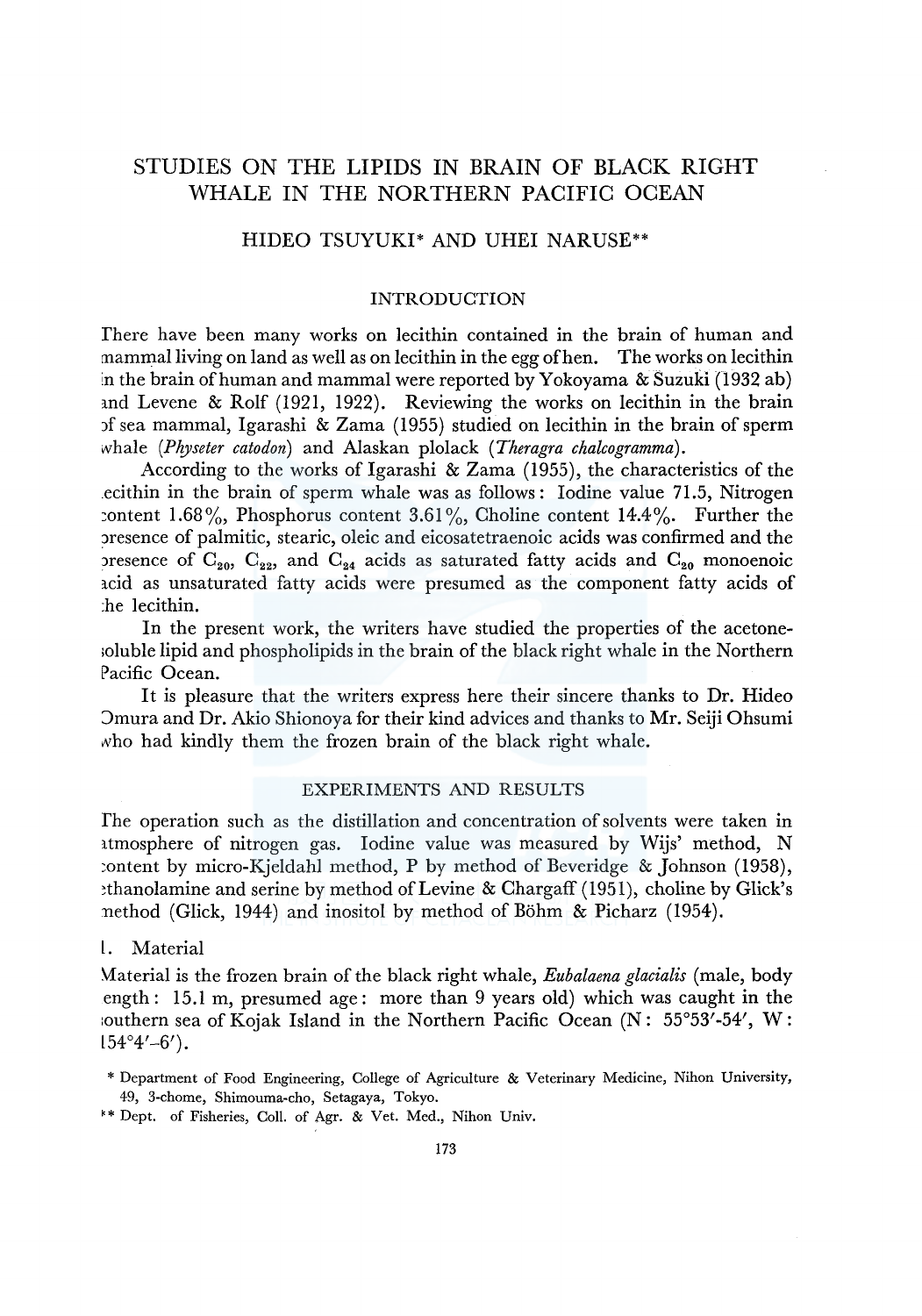#### 174 H. TSUYUKI AND U. NARUSE

2. Preparation of Acetone-Soluble Lipid and Phospholipids

The acetone-soluble fraction was 5 times extracted from  $500 g$  of the frozen brair with 5 weights of acetone, and the obtained acetone-soluble fraction was 3 time extracted with 5 weights of ethyl-ether. Then ethyl-ether was distillated off fron the ethyl-ether extract and the acetone-soluble lipid was obtained from the 500  $\epsilon$ of the frozen brain. The properties of the acetone-soluble lipid are shown ii Table 1.

TABLE I. PROPERTIES OF ACETONE-SOLUBLE LIPID IN BRAIN OF BLACK RIGHT WHALE

| Yield<br>g | $%$ *         | $\mathrm{N}^{20}_\mathrm{\,D}$ | Acid<br>value | Sapon.<br>value | Iodine<br>value | Unsapon.<br>matter (%) |
|------------|---------------|--------------------------------|---------------|-----------------|-----------------|------------------------|
| 6.3        | l . 26        | 1.4765                         | 2.6           | 183.1           | 142.1           | 1.37                   |
| Phosphorus | Nitrogen      | Choline                        | Ethanolamine  | Serine          | Insitol         | Sterol**               |
| (%)        | $\frac{1}{2}$ | '%)                            | $\frac{9}{6}$ | (%)             | (% )            | (%)                    |
| 0.03       | 0.02          | 0.01                           | 0.01          | 0.02            | trace           | 18.62                  |

\* % of acetone-soluble lipid from the frozen brain.

\*\* % of sterol in unsaponifiable matter by digitonin method.

The residue obtained after extracting the acetone-soluble lipid from the brain and the residue after extracting ethyl-ether-soluble fraction from the acetone-solubl, fraction were mixed, and the mixture was 5 times extracted with 5 weights of chloro form-methanol solution  $(2:1)$ . The extract was 3 times treated by the washing o Folch, Ascoli, Leas, Mexth & Lebaron (1951), and the chloroform layer wa separated and then chloroform was distillated off from the layer. Thus the pho spnolipids were obtained. After all 2.1 g of phospholipids was obtained from the material (Fig. 1). The properties of the phospholipids are given in Table 2.

## TABLE 2. PROPERTIES OF PHOSPHOLIPIDS IN BRAIN

| terial (Fig. 1). The properties of the phospholipids are given in Table 2. |       |         |          |                                             |          |                             |  |              |      |        |
|----------------------------------------------------------------------------|-------|---------|----------|---------------------------------------------|----------|-----------------------------|--|--------------|------|--------|
|                                                                            |       |         | TABLE 2. | PROPERTIES OF PHOSPHOLIPIDS IN BRAIN        |          |                             |  |              |      |        |
|                                                                            | Yield |         |          | Phosphorus                                  | Nitrogen | Choline                     |  | Ethanolamine |      | Serine |
| g                                                                          |       | $0/n$ * |          | (%)                                         | (% )     | (% )                        |  | (%)          | (%)  |        |
| 2.1                                                                        |       | 0.42    |          | 3.72                                        | 1.81     | 4.68                        |  | 4.11         | 3.03 |        |
| Inositol<br>(% )                                                           |       | $N/P**$ |          | $Choline/P**$                               |          | Serine/P** Ethanolamine/P** |  |              |      |        |
| 0.82                                                                       |       | 1.08    |          | 0.31                                        | 0.24     | 0.55                        |  |              |      |        |
|                                                                            |       |         |          | * % of phospholipids from the frozen brain. |          |                             |  |              |      |        |

\* \* molar ratio.

3. Component Fatty Acids of Acetone-soluble Lipid and Phospholipids Mixed fatty acids were prepared from the acetone-soluble lipid and phospholipid in the brain of the black right whale by alkali-hydrolysis.

The mixed fatty acids obtained from the acetone-soluble lipid were separated into two portions, solid and liquid fatty acids with lead salt-ethanol fractionatio1 of Hilditch (1956) (Table 3). After synthesizing the acetal-ester of the solid fatt acids with mono-brome-acetone, the acetal-ester of solid fatty acids were dis solved and heated in ethanol, and a little excess volume of 2N-HC1 methane solution contained 2,4-dinitrophenylhydrazine were added to the above solutior: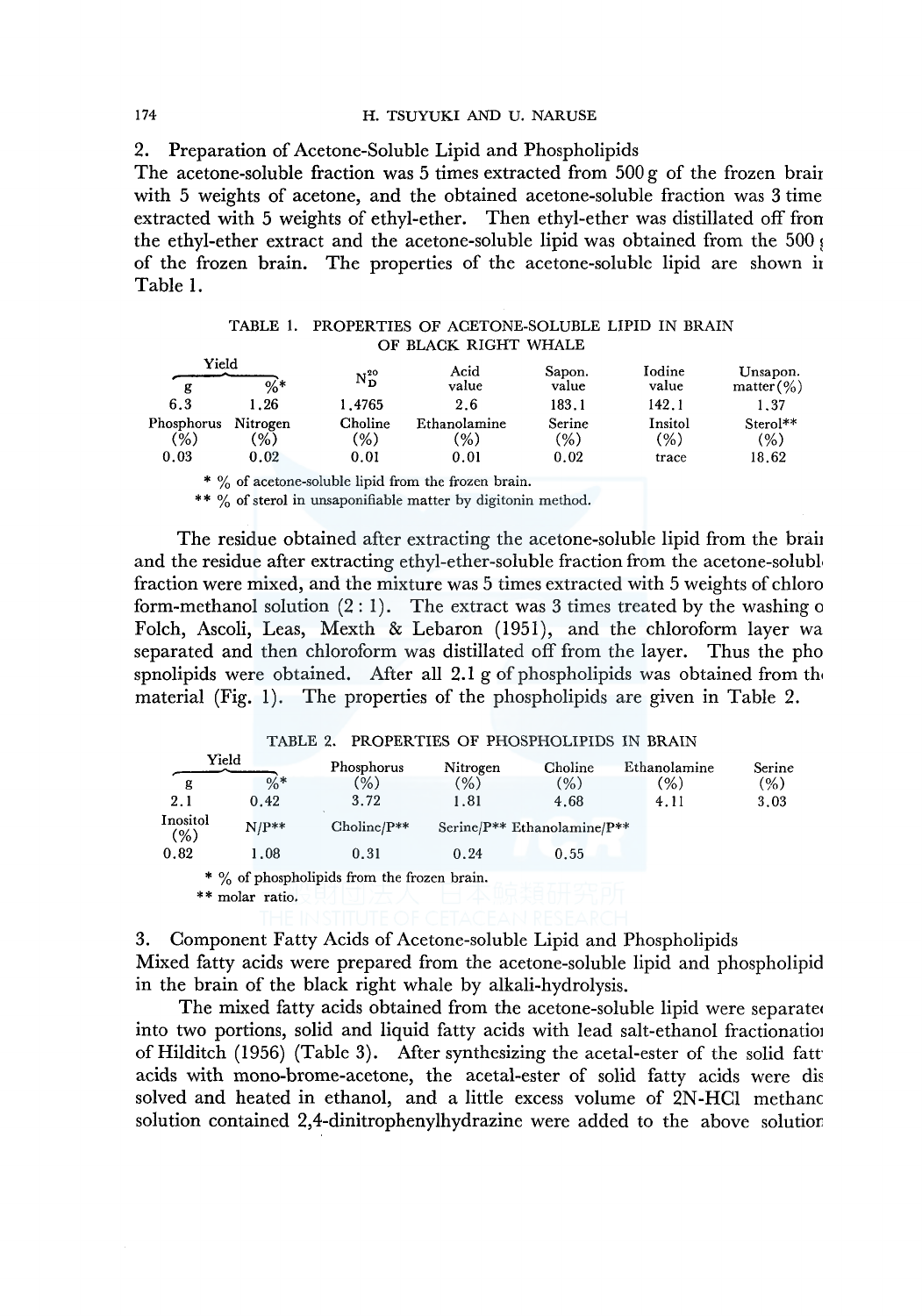Then 2,4-dinitrophenylhydrazone of acetal-ester was educed by cooling this solution at the room temperature, and separated with filtration. Finally 2,4-dinitrophenylhydrazone of the acetal-ester was identified with paper chromatography as its  $2\%$  benzene solution by the method of Inoue, Hirayama & Noda (1956 a). The results are shown in Table 4. The other hand the liquid fatty acids were con-



Fig. 1. Extraction and fractionation of lipids from brain of balck right whale.

verted into the methyl ester of the fatty acids by the usual method. Mercuric acetate was added to the methyl ester of the fatty acids in methanol by method of Noda, Hirayama & Inoue (1956), and the liquid fatty acids were indentified with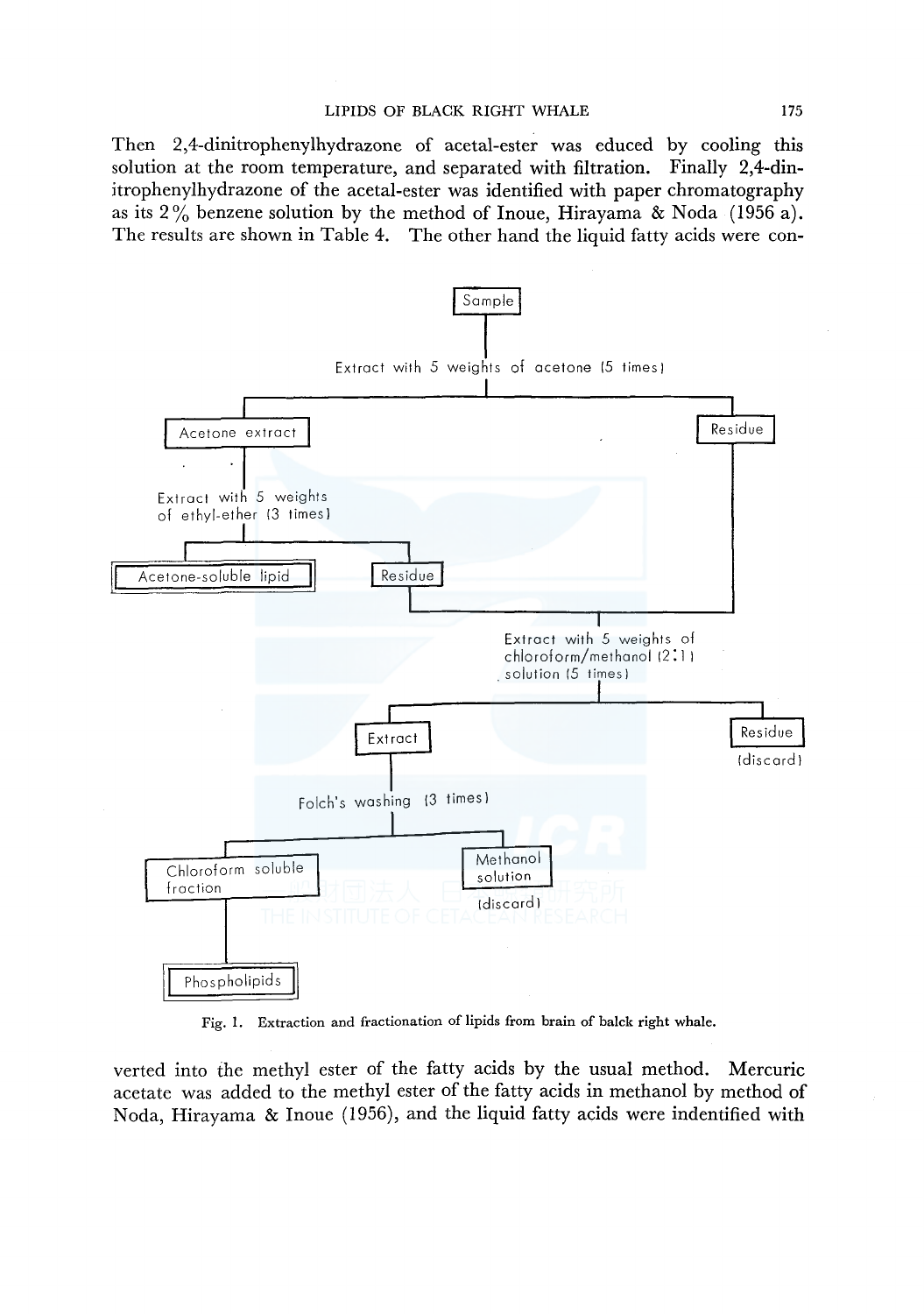#### 176 H. TSUYUKI AND U. NARUSE

paper chromatogaphy as their mercuric acetate complexes of methyl ester (Table 5).

## TABLE 3. FRACTIONATION OF MIXED FATTY ACIDS OBTAINED FROM ACETONE-SOLUBLE LIPID

| Kinds of fatty acids | %    | Neutr. value | Iodine value |
|----------------------|------|--------------|--------------|
| Mixed fatty acids    | $-$  | 191.8        | 151.2        |
| Solid fatty acids    | 38.6 | 200.2        | 10.3         |
| Liquid fatty acids   | 61.4 | 183.4        | 200.3        |

#### TABLE 4.  $R_F$  VALUE OF 2,4-DINITROPHENYLHIDRAZONES OF ACETAL ESTER OF COMPONENT SATURATED ACIDS OF ACETONE-SOLUBLE LIPID

Acid

|                       |          |          | .       |           |         |
|-----------------------|----------|----------|---------|-----------|---------|
| Sample                | Myristic | Palmitic | Stearic | Arachidic | Behenic |
| Acetone soluble lipid |          | 0.29     | 0.22    | 0.15      | 0.10    |
| Standard              | 0.35     | 0.29     | 0.23    | 0.16      | 0.11    |

Paper: Tōyō No. 2. Moving phase: methanol—acetic acid—tetralin  $(10:2:1)$ . Stationary phase: Tetralin. Development: Ascending at 30°C. Detection: N/2 KOH in ethanol.

| TABLE 5. $R_F$ VALUE OF MERCURIC ACETATE COMPLEXES OF    |  |        |  |  |  |
|----------------------------------------------------------|--|--------|--|--|--|
| METHYLESTER OF COMPONENT LIOUID ACIDS OF ACETONE-SOLUBLE |  |        |  |  |  |
|                                                          |  | LIPID. |  |  |  |

|                      | Acid                                                                      |       |            |        |          |           |  |  |  |  |
|----------------------|---------------------------------------------------------------------------|-------|------------|--------|----------|-----------|--|--|--|--|
| Sample               | Zoomaric                                                                  | Oleic | Eicosenoic | Erucic | Linoleic | Linolenic |  |  |  |  |
| Acetonesoluble lipid | 0.26                                                                      | 0.14  | 0.09       | 0.05   | 0.51     | 0.70      |  |  |  |  |
| Standard             | 0.25                                                                      | 0.16  | 0.09       | 0.05   | 0.52     | 0.71      |  |  |  |  |
|                      | Stationary and moving phase were the same as shown in Table 4. Detection: |       |            |        |          |           |  |  |  |  |

0.2% dinitrocarbazone in ethanol.

While para-bromophenacyl bromide were added into the methanol solution contained 20mg of the mixed fatty acids (Table 6) separated from the phospholipids, and the solution was heated for two hours in water bath and then cooled, 2N-HC1 methanol solution contained  $1\%$  2,4-dinitrophenylhydrazine was added into the above cooled solution, and the solution was set on for 3 hours at room temperature.

#### TABLE 6. PROPERTIES OF MIXED FATTY ACIDS OBTAINED FROM PHOSPHOLIPIDS  $\blacksquare$ % 62.38 Neutralization value Iodine value 155.3 190.1

Thus para-bromophenacyl-ester-2,4-dinitrophenylhydrazine of the fatty . acids was synthesized. This ester was extracted with ether. After the extracted solution was washed with water, the water in the solution was removed with anhydrous sodium sulfate and the ether solution was divided into two portions. After each portion of the ether solution was concentrated to 1 ml, anhydrous methanol solution contained mercuric acetate was added to one portion. The solution was heated for 40 minutes at 40°C and cooled. Then 1 ml of benzene, lOml of water and one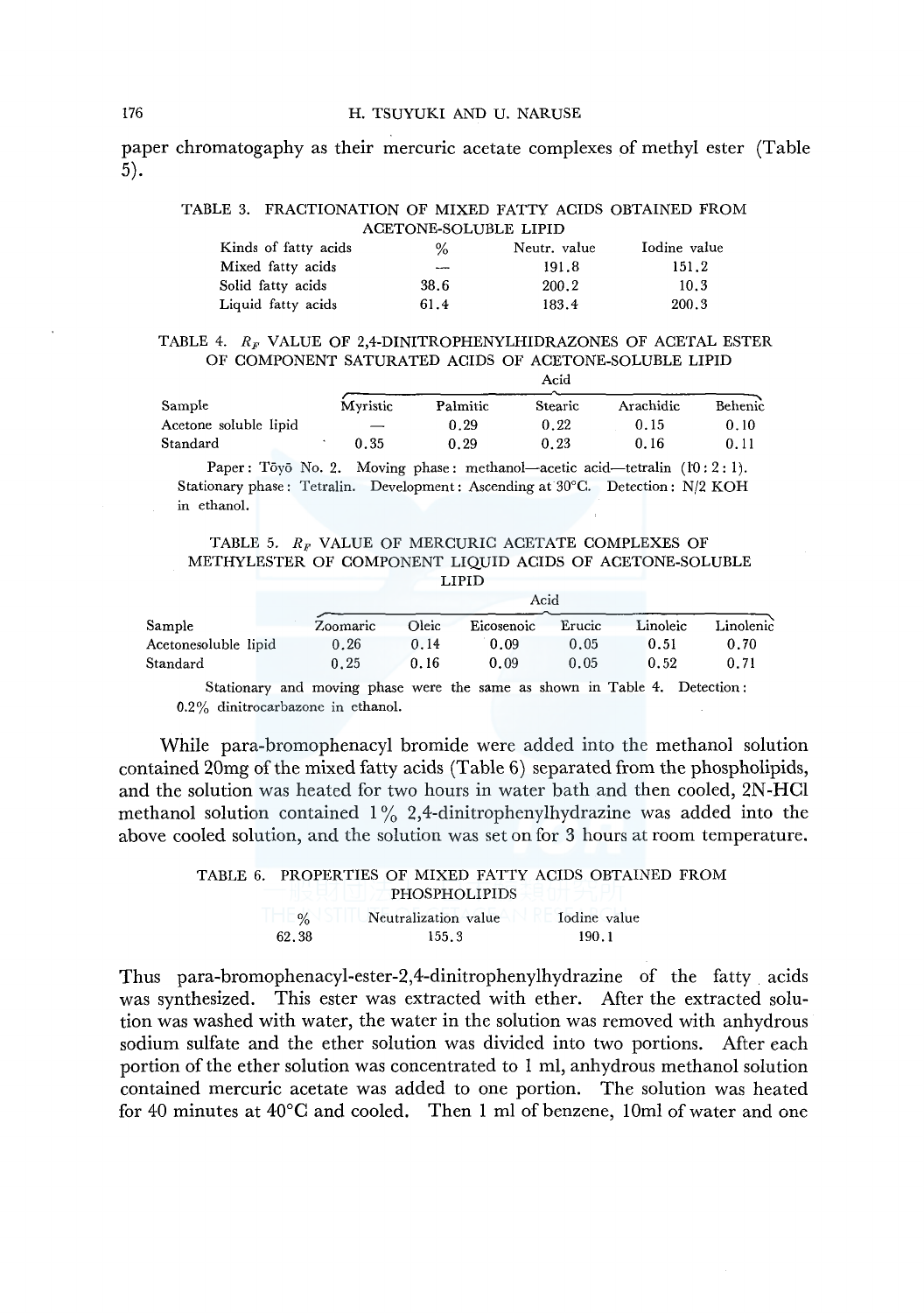## LIPIDS OF BLACK RIGHT WHALE 177

drop of acetic acid were added into the above solution, the benzene-ether solution was produced on the upper layer. This solution was called as Sample B. To another portion, benzene, water and acetic acid were added by the same method mentioned above except mercuric acetate, thus sample A was prepared. The sample A and B of complexes of fatty acids were treated with paper chromatography of Inoue, Hirayama & Noda (1956 b.) *Rf* value of the sample A and B are shown in Table 7 and 8.

| TABLE 7. RF VALUE OF SAMPLE A OF MIXED FATTY ACIDS OBTAINED |  |
|-------------------------------------------------------------|--|
| FROM PHOSPHOLIPIDS BY BROMOZONE METHOD.                     |  |

|               | Acid     |          |         |           |         |       |  |
|---------------|----------|----------|---------|-----------|---------|-------|--|
| Sample        | Mvristic | Palmitic | Stearic | Arachidic | Behenic | Oleic |  |
| Phospholipids | 0.34     | 0.27     | 0.23    | 0.18      | $\sim$  | 0.25  |  |
| Standard      | 0.35     | 0.29     | 0.23    | 0.17      | 0.12    | 0.26  |  |

Paper: Tōyō No. 2 (40  $\times$  40 cm). Stationary phase: Petroleum hydrocarbon (b.p. 140-170°C). Moving phase: Methanol-Acetic acid-Petroleum hydrocarbon (5: l: l). Ascending at 30°C. for 5 hours.

TABLE 8.  $R_F$  VALUE OF SAMPLE B OF MIXED FATTY ACIDS OBTAINED FROM PHOSPHOLIPIDS BY BROMOZONE METHOD

|               | Acid     |       |                   |        |          |           |  |  |
|---------------|----------|-------|-------------------|--------|----------|-----------|--|--|
| Sample        | Zoomaric | Oleic | <b>Eicosenoic</b> | Erucic | Linoleic | Linolenic |  |  |
| Phospholipids | 0.55     | 0.51  | 0.46              | 0.41   | 0.73     | 0.68      |  |  |
| Standard      | 0.57     | 0.51  | 0.47              | 0.39   | 0.72     | 0.69      |  |  |

Paper, ascending method, stationary and moving phase were the same as shown in Table 7.

4. Silca Gel Column Chromatography and Silicic Paper Chromatography of Phospholipids

Phospholipids in the brain of black right whale were fractionated with silica gel column by Rhodes' method (Rhodes & Dawson, 1960). At first, 40 g of silica gel (Kanto-kagaku Co.) being suspended in methanol, the silica gel-methanol solution was poured into glass column fulled with glass-fiber for chromatography  $(30 \times$ 1.7 cm), and set until the silica gel was sunk down. Then the solution was flowed down by opening the glass cock of the column. Directly before the surface of the solution reached to the top of silica gel column, the column was washed with2 volumes of chloroform. When 2-3ml of chloroform was remained on the top of the silica gel column, the cock was closed. Next, the chloroform solution contained 100 mg of phospholipids was added into the column mentioned above. Various phospholipids were eluted with various methanol-chloroform solvents (Table 9). The properties of each phosphlipid are shown in Fig. 2 and Table 10.

Morever, the phospholipids were treated with silicic paper chromatography (Rhodes & Dawson, 1960) to separate each phospholipid. After the filter paper for chromatography (Toyo No. 51) was immersed in sodium silicate solution (sodium silicate: water/1:1) for 5 minutes, the paper was suspended in air for 5 minutes and the excess solution was removed from the paper. Further the paper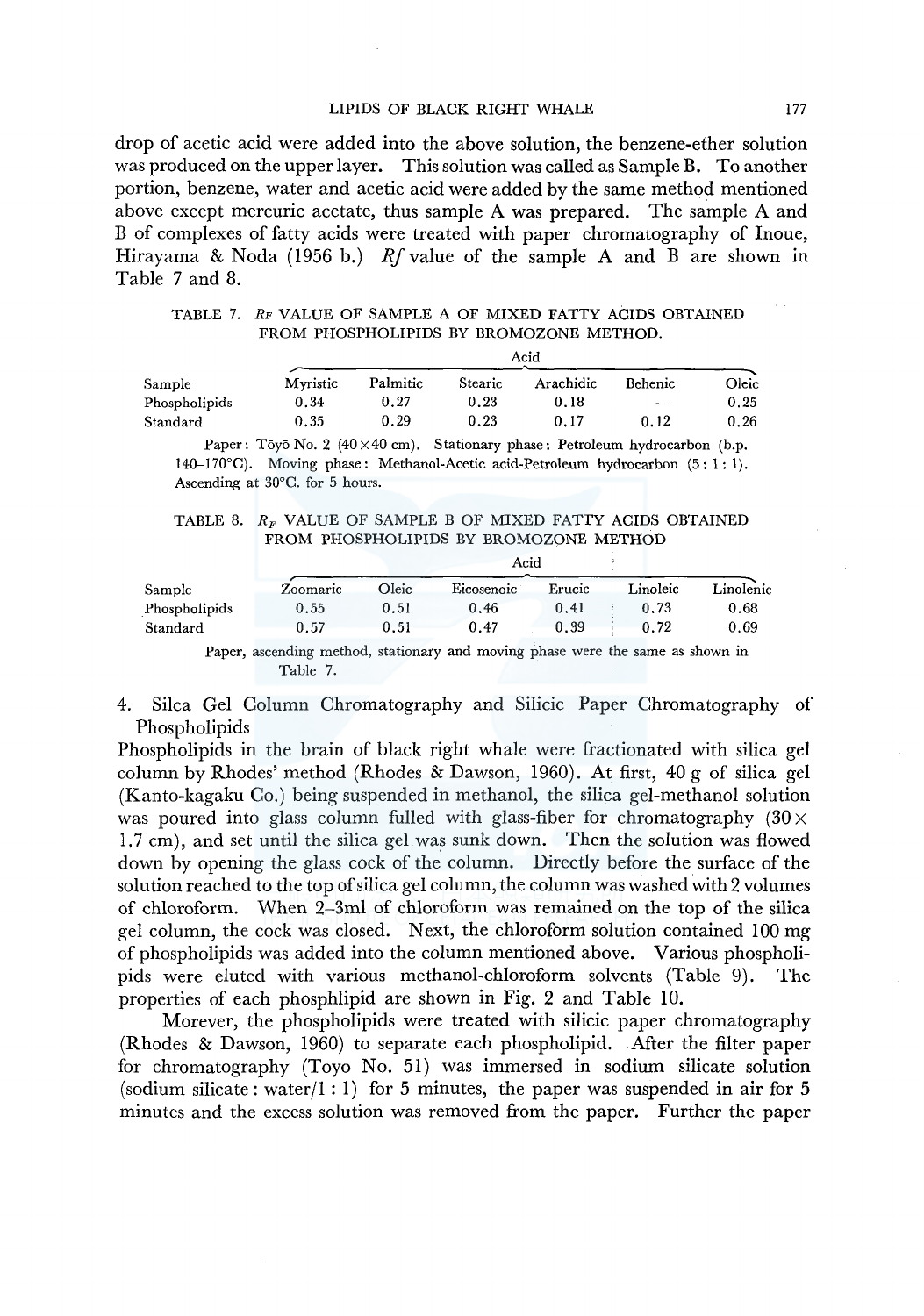|                       |             | TABLE 9. SOLVENTS FOR FRACTIONATION OF PHOSPHOLIPIDS | $\sin$          |
|-----------------------|-------------|------------------------------------------------------|-----------------|
| Chloroform : Methanol | Volume (ml) | Kinds of phospholipids                               | $_{\rm is}$ hec |
| 90:10                 | 25          | Polyglyceroric acid                                  | er <sub>n</sub> |
| 80:20                 | 15          | Phosphatidyl serine and Phoshatidyl ethanolamine     |                 |
| 75:25                 | 50          | Phosphatidyl ethanolamine                            | ared            |
| 60:40                 | 25          | Monophosphoinositide                                 | eat(            |
| 50:50                 | 75          | Phosphatidyl choline                                 |                 |
| 10:90                 | 25          | Sphingomyelin and phosphatidyl choline               |                 |
|                       |             |                                                      |                 |

#### TABLE 10. PROPERTIES OF EACH FRACTION OBTAINED FROM PHOSPHOLIPIDS BY SILICA GEL COLUMN CHROMATOGRAPHY

|                   | BY SILICA GEL COLUMN CHROMATOGRAPHY |                 |      |          |        |       |
|-------------------|-------------------------------------|-----------------|------|----------|--------|-------|
|                   |                                     |                 |      | Fraction |        |       |
| Component         |                                     |                 | 3    |          | 5      | 6     |
| Phosphorus $(\%)$ | 3.31                                | 3.72            | 3.70 | 3.34     | 3.36   | 3.67  |
| Nitrogen $(\% )$  | 0.23                                | 1.62            | 1.61 | 0.39     | 1.66   | 3.34  |
| Choline $(\%)$    |                                     |                 |      |          | 12.40  | 11.30 |
| Ninhydrin         |                                     | $^{\mathrm{+}}$ |      | +        | $\div$ |       |
| Inositol          |                                     |                 |      | ≁        | +      |       |
| $N/P^*$           | 0.15                                | 0.95            | 0.96 | 0.25     | 0.99   | 2.01  |
| Choline/ $P^*$    | --                                  |                 |      |          | 0.87   | 0.83  |

\* Molar ratio



Fig. 2. Silicic column chromatography of phospholipids.

|                       |  |  |  | TABLE 11. RF VALUE OF PHOSPHOLIPIDS BY SILICIC PAPER |  |  |  |  |  |
|-----------------------|--|--|--|------------------------------------------------------|--|--|--|--|--|
| <b>CHROMATOGRAPHY</b> |  |  |  |                                                      |  |  |  |  |  |

| SHI UTE OF CETA<br>Component | Standard | Sample |
|------------------------------|----------|--------|
| Phosphatidic acid            | 0.72     |        |
| Phosphatidyl ethanolamine    | 0.56     | 0.54   |
| Phosphatidyl serine          | 0.52     | 0.51   |
| Phosphatidyl choline         | 0.33     | 0.33   |
| Sphingomyelin                | 0.23     | 0.22   |
| Inositol phosphatide         | 0.20     | 0.18   |

Development: di-isobutylketone: acetic acid: water (40: 25: 5), ascending at room temperature for 12 hours.

Detection: all lipids-rhodamin 6G, phosphatidyl choline and sphingomyelinmolibdic phosphate, phosphatidyl ethanolamine and phosphatidyl serine-ninhydrin, inositol phosphatide-Elson-Morgan reagent.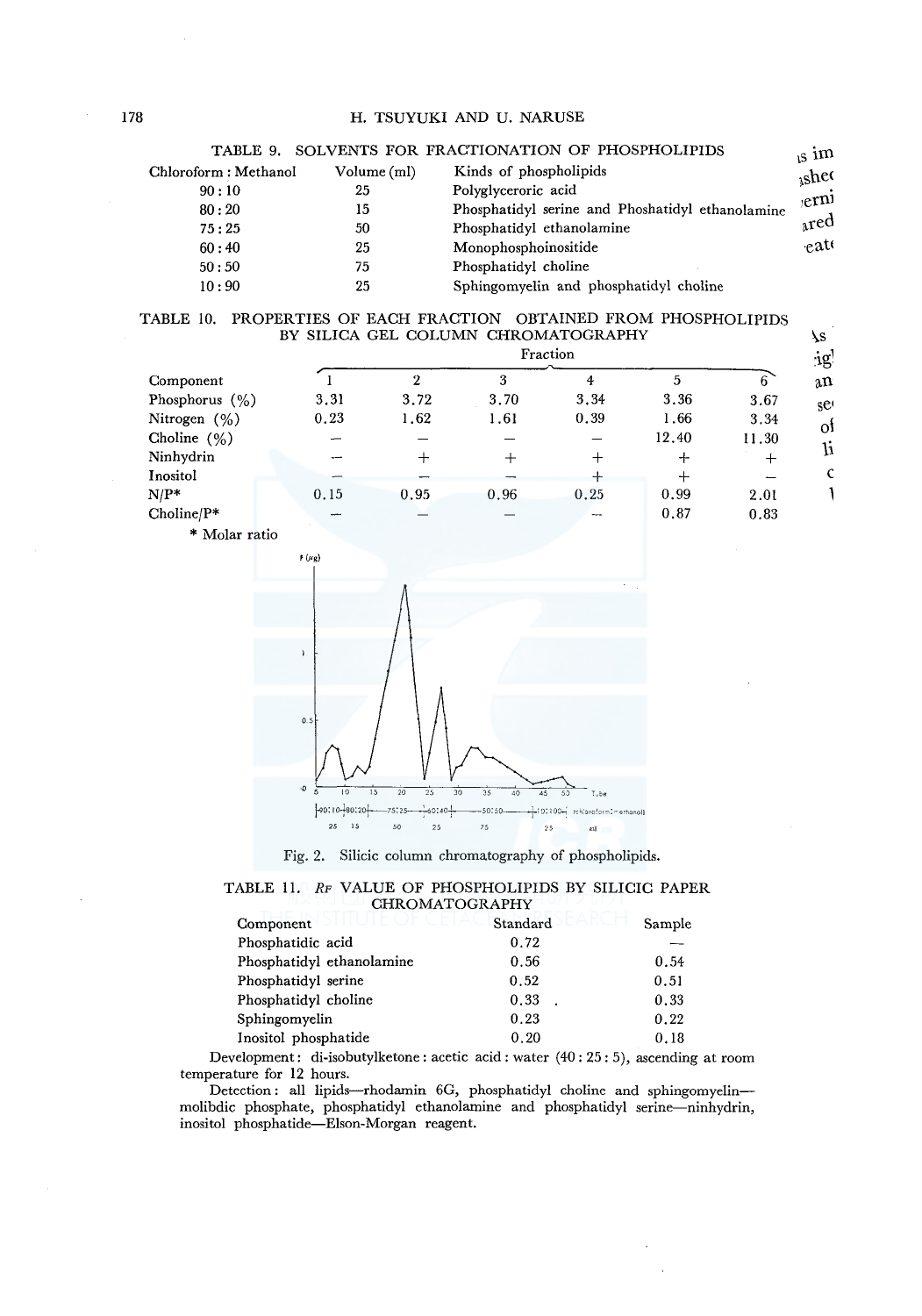was immersed in dilute HCl solution for 30 minutes. Then the paper was 5 times washed with water in order to remove the HCI. After setting the paper in air overnight, the paper was dried for one hour at ll0°C. The silicic paper was prepared by the process above mentioned. The result of chromatography which was treated with this silicic paper was shown in Table 11.

#### DISCUSSION

As has been shown in Table 1, the acetone-soluble lipid in the brain of the black right whale contained a trace of nitrogen, phosphorus, choline, ethanolamine, serine and its acid value and unsaponifiable matter content were lower. Therefore it seems that the main constituent of acetone-soluble lipid is glyceride, and the contents of free fatty acid and unsaponifiable matter are little. The yield of acetone-soluble lipid was 1.26% to the frozen brain of the whale, and was comaratively lower. The content of sterol in unsaponifiable matter was 18.62 %. The paper chromatography by the method of Inoue, Hirayama & Noda (1956 a) and Noda, Hirayama & Inoue (1956), indicated that palmitic, stearic, arachidic and behenic acids as saturated fatty acids, and zoomalic, oleic, eicosenoic, erucic, linoleic and linolenic acids as unsaturated fatty acids were contained in the acetone-soluble lipid (Table 4, 5). Myristic acid was unable to be found in the aceone-soluble lipid in the brain.

The yield of phospholipids obtained from the brain of the whale was  $0.42\%$ . The properties of the phospholipids were as follows: choline content  $4.68\%$ , ethanolamine content 4.11%, serine content 3.03% and inositol content 0.82% (Table 2). According to the bromozone method of Inoue, Hirayama & Noda (1956 b), component fatty acids of the phospholipids seemed to be myristic, palmitic, stearic and arachidic acids as saturated fatty acids, and zoomaric, oleic, eicosenoic, erucic, linoleic and linolenic acids as unsaturated fatty acids. However, the presence ofbehenic acid was not able to be found in the phospholipids.

When the component fatty acids of the acetone-soluble lipid and phospholipids were compared, the presence of palmitic, stearic and arachidic acids were found in both lipids in the case of saturated fatty acids, but myristic acid was not contained in the acetone-soluble lipid and behenic acid was not able to be found in the phospholipids. Considering of the component unaturated fatty acids, their component acids were common to both lipids and the presence of zoomaric, oleic, eicosenoic, erucic, linoleic, linolenic acids were observed in the case of both lipids. Perhaps, various component unsaturated fatty acids seemed to be contained in phospolipids in the whale brain. The results of silica gel column chromatography by Rhodes' method indicated the presence of phosphatidyl ethanolamine, phosphatidyl serine, phosphatidyl choline, sphingomyelin and inositol phosphatide was observed in the phospholipids. But phosphatidic acid was not able to found in the phospholipids (Table 11).